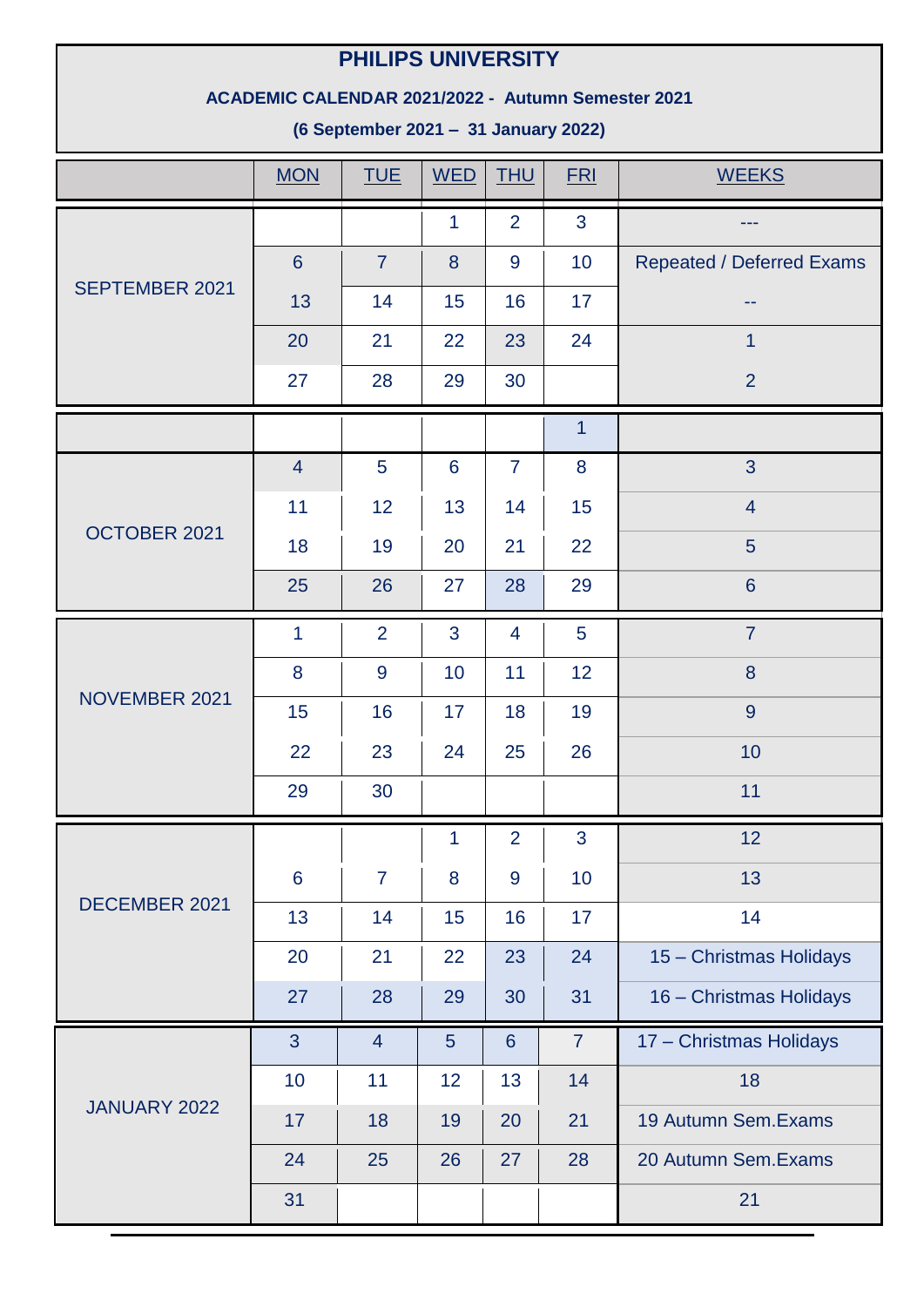### **AUTUMN SEMESTER 2021 – Important Dates**

|                           |                       | <b>SEPTEMBER 2021</b>                                                                                      |  |  |  |  |  |
|---------------------------|-----------------------|------------------------------------------------------------------------------------------------------------|--|--|--|--|--|
| Monday                    | 13                    | Monday 6 – Wednesday 8 Repeat/Deferred Examinations<br>Induction                                           |  |  |  |  |  |
| Monday<br>Wednesday       | 20<br>23              | Classes begin for $1st$ & $2nd$ year students<br>Classes begin for 3rd & 4th year students                 |  |  |  |  |  |
| <b>OCTOBER 2021</b>       |                       |                                                                                                            |  |  |  |  |  |
| <b>Thursday</b><br>Monday | 1<br>4                | Public Holiday - No classes<br>Last day of late registration (for local students)                          |  |  |  |  |  |
| Monday<br><b>Tuesday</b>  | 25 <sub>2</sub><br>26 | Last day of late registration (for overseas students)<br>Last day to drop a course without a failing grade |  |  |  |  |  |
| Monday                    | 28                    | Public Holiday - No classes                                                                                |  |  |  |  |  |
| <b>DECEMBER 2021</b>      |                       |                                                                                                            |  |  |  |  |  |
| <b>Thursday</b>           | 23                    | Classes end at close of academic day for Christmas<br>vacation                                             |  |  |  |  |  |
| <b>JANUARY 2022</b>       |                       |                                                                                                            |  |  |  |  |  |
| Friday                    | $\mathbf{7}$          | <b>Classes resume</b>                                                                                      |  |  |  |  |  |
| Friday                    | 14                    | Classes end at close of academic day for Autumn<br><b>Semester Examinations</b>                            |  |  |  |  |  |

#### **Monday, 17 January – Monday, 31 January Autumn Semester Examinations**

#### *MID – YEAR BREAK*

#### **Tuesday, 1 February 2022 – Friday, 4 February 2022**

Variations to the session dates may be approved by the Senate and the University Council.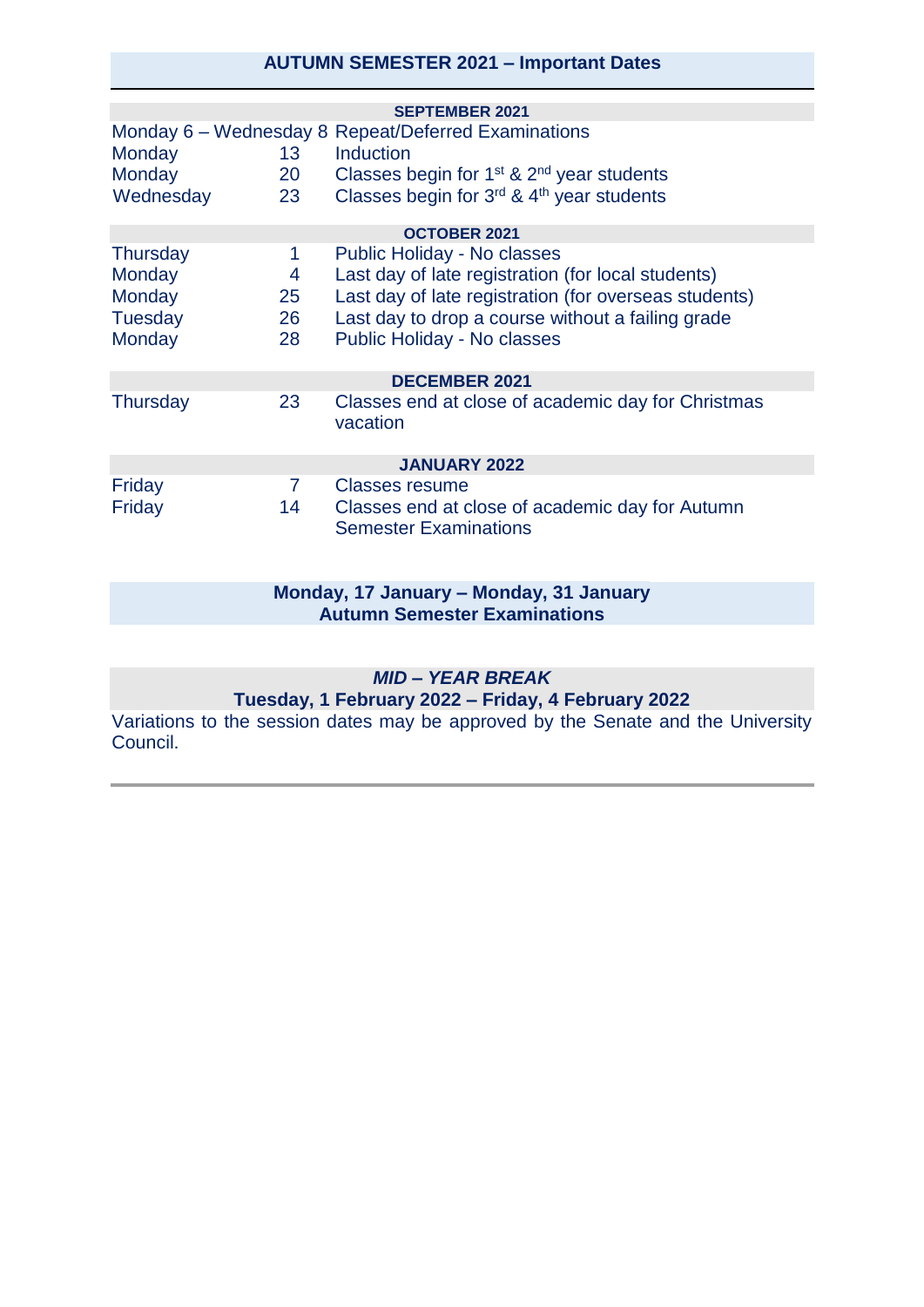# **PHILIPS UNIVERSITY**

### **ACADEMIC CALENDAR 2021/2022 - SPRING SEMESTER 2022**

**(7 FEBRUARY 2022 – 28 MAY 2022)**

|                   | <b>MON</b>     | <b>TUE</b>     | <b>WED</b>     | <b>THU</b>     | <b>FRI</b>      | <b>WEEKS</b>         |
|-------------------|----------------|----------------|----------------|----------------|-----------------|----------------------|
|                   | $\overline{7}$ | 8              | 9              | 10             | 11              | $\overline{1}$       |
| FEBRUARY 2022     | 14             | 15             | 16             | 17             | 18              | $\overline{2}$       |
|                   | 21             | 22             | 23             | 24             | 25              | 3                    |
|                   | 28             |                |                |                |                 |                      |
|                   |                | $\mathbf{1}$   | 2              | 3              | $\overline{4}$  | $\overline{4}$       |
|                   | $\overline{7}$ | 8              | $\overline{9}$ | 10             | 11              | 5                    |
| <b>MARCH 2022</b> | 14             | 15             | 16             | 17             | 18              | $6\phantom{a}$       |
|                   | 21             | 22             | 23             | 24             | 25              | $\overline{7}$       |
|                   | 28             | 29             | 30             | 31             |                 | 8                    |
|                   |                |                |                |                | $\mathbf{1}$    | 8                    |
|                   | 4              | 5              | $6\phantom{1}$ | $\overline{7}$ | 8               | $\overline{9}$       |
| <b>APRIL 2022</b> | 11             | 12             | 13             | 14             | 15              | 10 - Easter Holidays |
|                   | 18             | 19             | 20             | 21             | 22              | 11 - Easter Holidays |
|                   | 25             | 26             | 27             | 28             | 29              | 12 - Easter Holidays |
|                   | $\overline{2}$ | 3              | $\overline{4}$ | 5              | $6\phantom{1}6$ | 13                   |
|                   | 9              | 10             | 11             | 12             | 13              | 14                   |
| <b>MAY 2022</b>   | 16             | 17             | 18             | 19             | 20              | 15                   |
|                   | 23             | 24             | 25             | 26             | 27              | 16 - Final Exams     |
|                   | 30             | 31             |                |                |                 |                      |
| <b>JUNE 2022</b>  |                |                | $\mathbf{1}$   | $\overline{2}$ | 3               | 17 - Final Exams     |
|                   | $6\phantom{1}$ | $\overline{7}$ | 8              | 9              | 10              | 18                   |
|                   | 13             | 14             | 15             | 16             | 17              | 19                   |
|                   | 20             | 21             | 22             | 23             | 24              | 20                   |
|                   | 27             | 28             | 29             | 30             |                 |                      |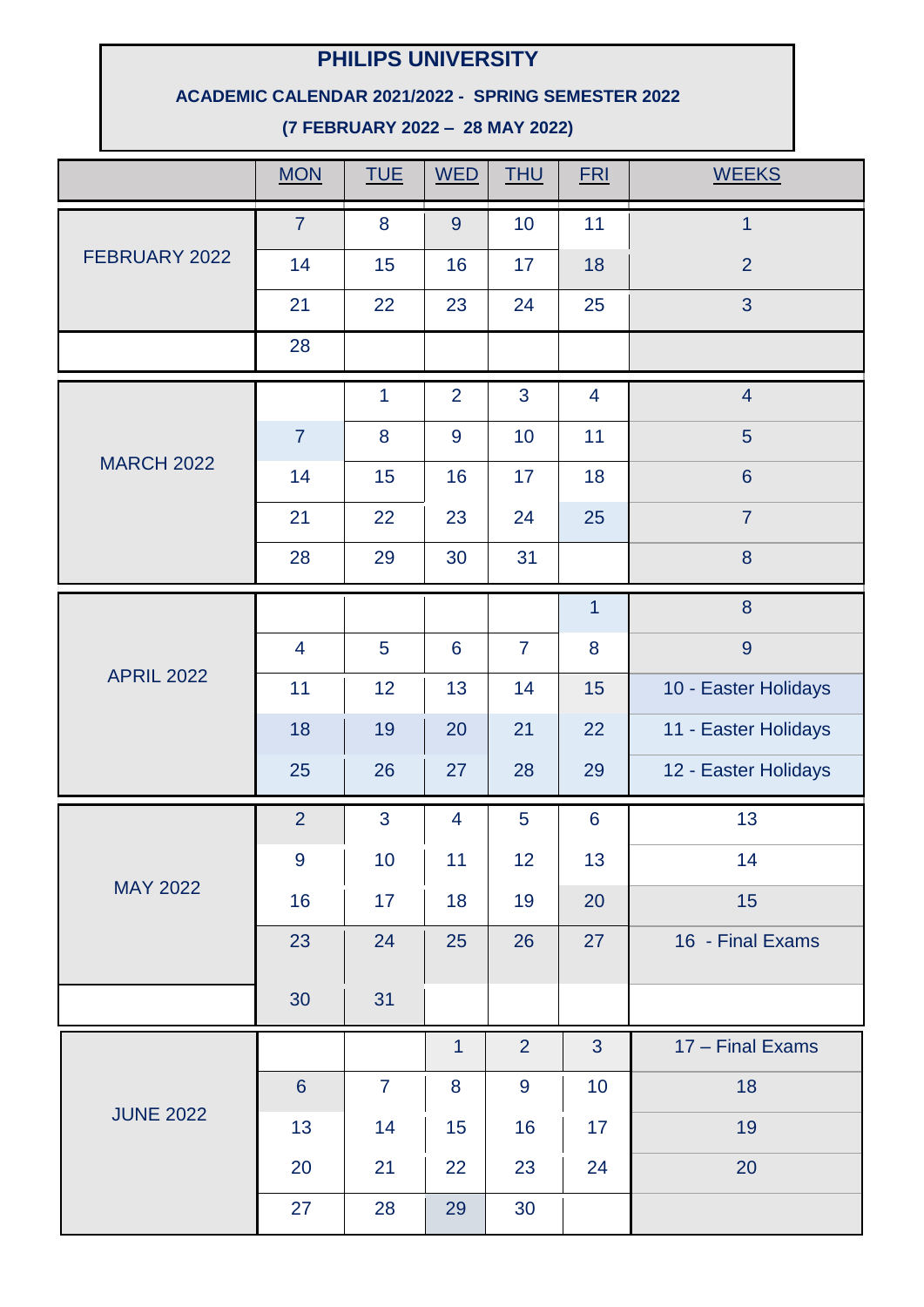|                                                              |                      | <b>SPRING SEMESTER 2022 - Important Dates</b>                                                                             |  |  |  |  |  |
|--------------------------------------------------------------|----------------------|---------------------------------------------------------------------------------------------------------------------------|--|--|--|--|--|
| <b>FEBRUARY 2022</b>                                         |                      |                                                                                                                           |  |  |  |  |  |
| <b>Monday</b><br>Wednesday<br>Friday                         | 7<br>9<br>18         | Classes resume<br>Last day of late registration (for local students)<br>Last day to drop a course without a failing grade |  |  |  |  |  |
| <b>MARCH 2022</b>                                            |                      |                                                                                                                           |  |  |  |  |  |
| <b>Monday</b><br>Thursday                                    | $\overline{7}$<br>25 | Green Monday - No classes<br>Public Holiday - No classes                                                                  |  |  |  |  |  |
|                                                              |                      | <b>APRIL 2022</b>                                                                                                         |  |  |  |  |  |
| Thursday<br>Friday                                           | $\mathbf{1}$<br>15   | Public Holiday - No classes<br>Classes end at close of academic day for Easter vacation                                   |  |  |  |  |  |
| <b>MAY 2022</b>                                              |                      |                                                                                                                           |  |  |  |  |  |
| Monday<br>Friday                                             | $\overline{2}$<br>20 | Classes resume<br>Classes end at close of academic day for Spring Semester Examinations                                   |  |  |  |  |  |
| Monday, 23 May – Friday, 6 June Spring Semester Examinations |                      |                                                                                                                           |  |  |  |  |  |
|                                                              |                      |                                                                                                                           |  |  |  |  |  |
| <b>JUNE 2022</b>                                             |                      |                                                                                                                           |  |  |  |  |  |
| Wednesday                                                    | 29                   | Graduation Ceremony for the academic year                                                                                 |  |  |  |  |  |

Variations to the session dates may be approved by the Senate and the University Council.